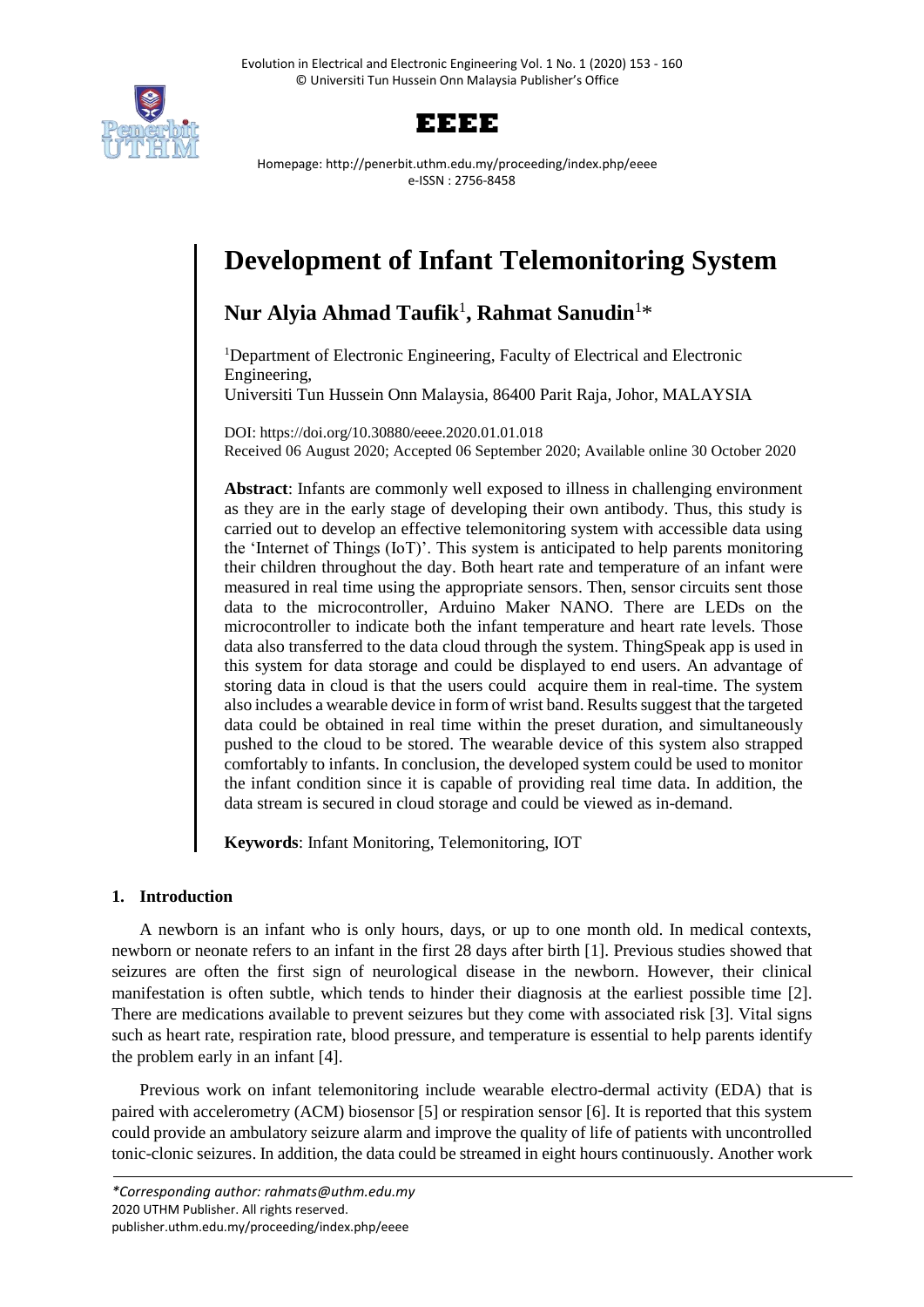is developing hand held system with live images of the patients can be delivered on-demand [7]. Systems that acquiring newborn electroencephalogram (EEG) signal also have been reported  $[8] - [10]$ . This approach provides good prediction results as the model can compensate for the EEG variance for infants.

# **2. Methodology**

This section will present the methodology used to develop the proposed infant telemonitoring system. The first subsection presents the overall block diagram of the system, followed by the flow chart of process mechanism and finally the details of each mechanism.

## 2.1 Block diagram

The proposed system is formed by two inputs, which are temperature and heart rate, and outputs go to monitor, LED and in form of data storage. The heart rate sensor measures heart rate and the temperature sensor will detect the temperature of an infant. The sensor circuits will send analog data to Arduino Maker NANO. The Arduino will convert the analog data into digital data. The Arduino will process its coding to interpret the data it is receiving and show it at the serial monitor. Then, the LEDs on the Arduino will turn ON based on three conditions which are low, moderate, and high. There are twelve LEDs on the Arduino that indicate the range of heart rate levels. For normal condition, temperature is below than 38° Celsius. The data will begin to transfer through the ESP 01 as the Wi-Fi module. Thing-speak will receive the data and start its process. The data will be kept in the ThingSpeak storage. Figure 1 shows the block diagram for the whole infant telemonitoring system.



**Figure 1: Block diagram of the proposed system**

#### 2.2 Flow chart

The flow of the system is shown in Figure 2. The process starts by reading the infant's body temperature and heart rate. Next, the LED will be turned on according to the range of heart rate that determines the condition of the infant. Finally, the data obtained will be sent to the ThingSpeak.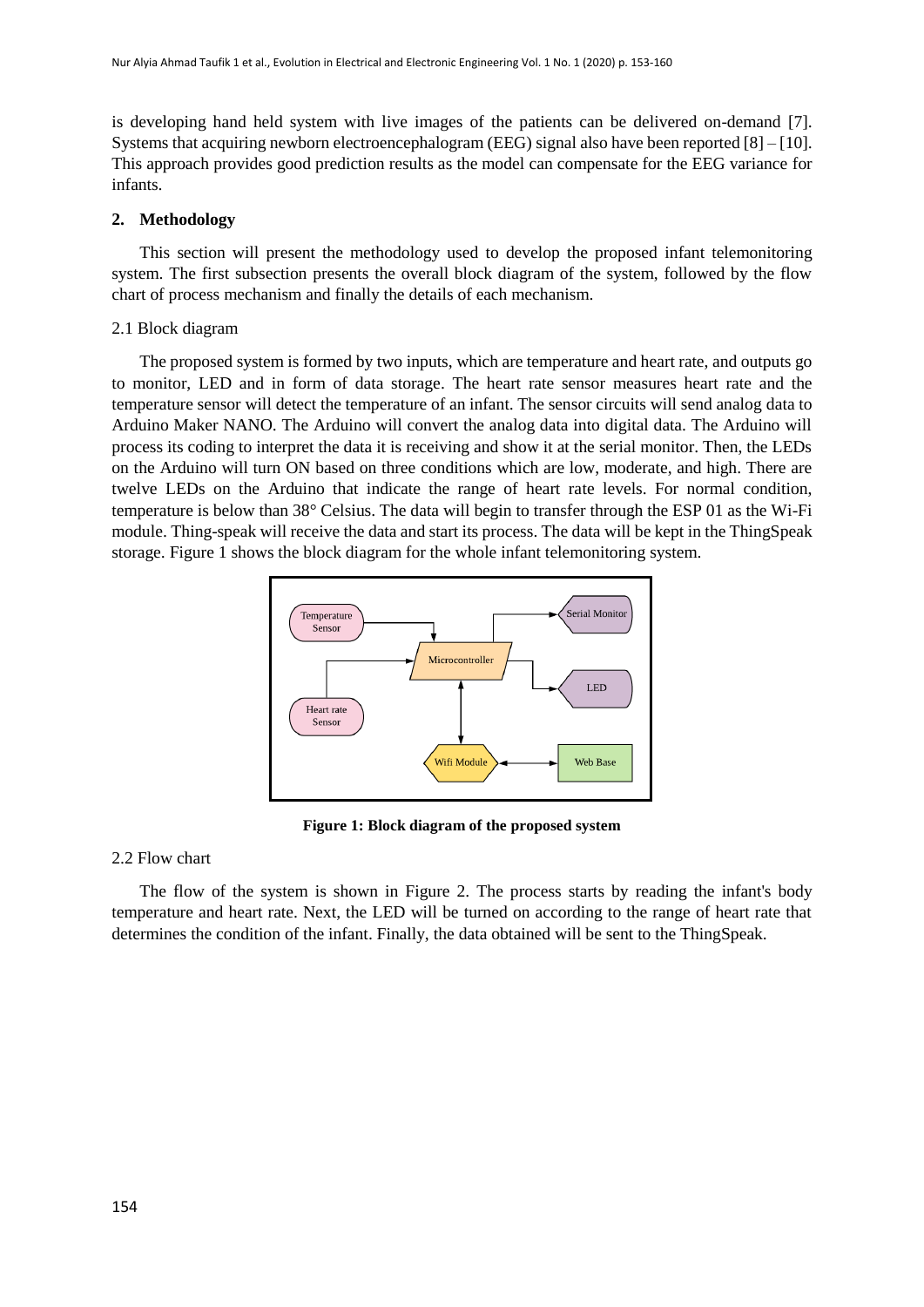

**Figure 2: Flow chart of the temperature and heart rate monitoring**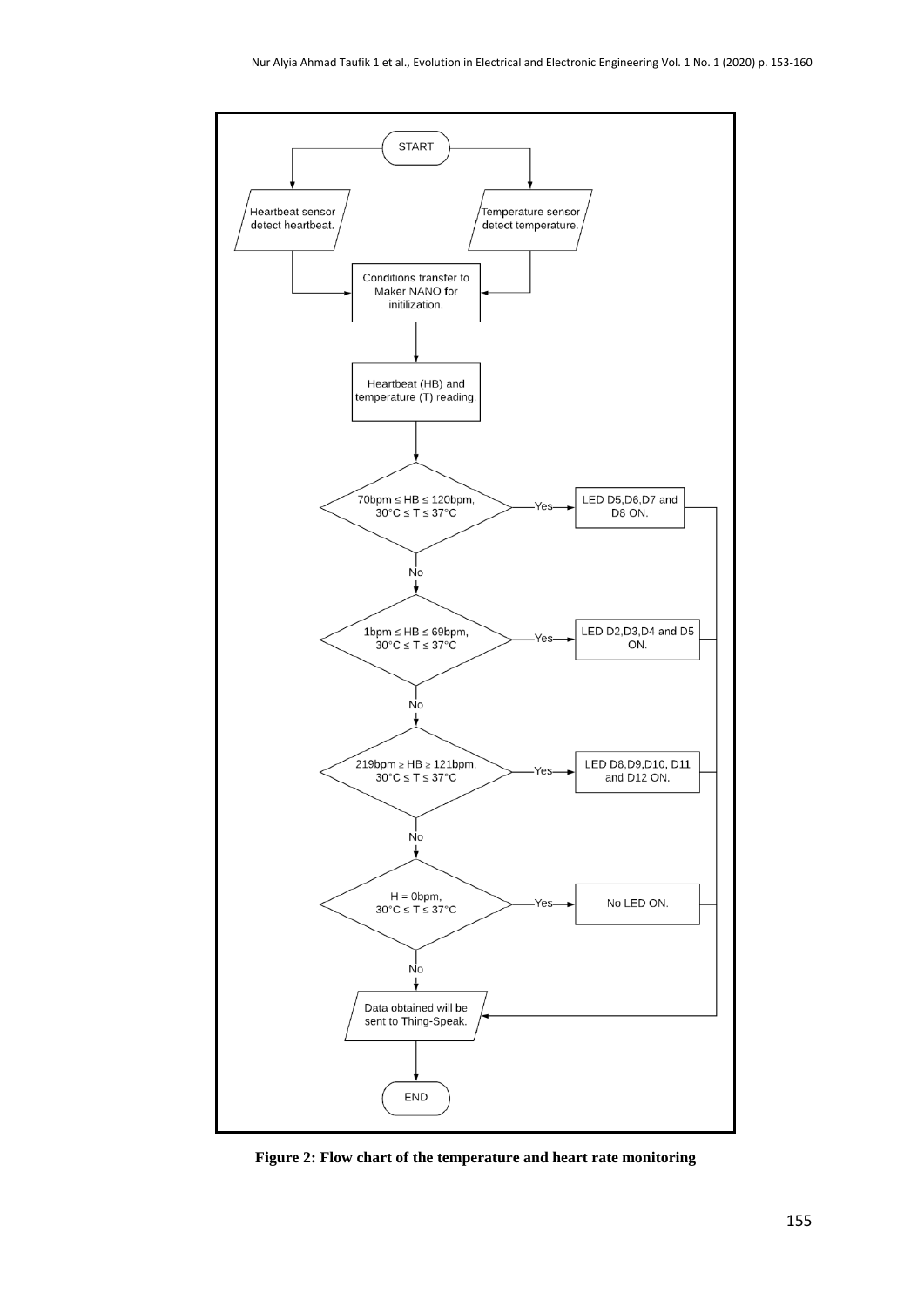#### 2.3 System design and development

#### 2.3.1 Printed circuit board (PCB) design

Designing of PCB is the initial step to form the final layout of circuit of this system. Figure 3(a) shows the PCB design and followed by the PCB printout using Proteus software shown in Figure 3(b).



**Figure 3: (a) PCB design (b) Printout of PCB**

#### 2.3.2 Circuit components

Arduino Maker Nano board, shown in Figure 4(a) is used as the microcontroller in this study to receive signals from the sensors and deliver the correct data to the desired program. The heart rate sensor used in this study is Grove - Finger-clip as illustrated in Figure 4(b). It works when a fingertip is touched into the sensor, it is illuminated by the IR light coming from the LED. The photodetector diode receives the transmitted light through the tissue on the other side. More or less light is transmitted depending on the electrolyte produced by the heart. Consequently, the transmitted light intensity varies with the pulsing of the blood with the heartbeat. Temperature sensor used in the system is TMP007, shown in Figure 4(c) which is a simple sensor to record the infant temperature. Finally, as shown in Figure 4(d), ESP8266 ESP-01 is used as the Wi-Fi module that provides access to a Wi-Fi network for the microcontrollers. It is also a self-contained SOC with an integrated TCP / IP protocol stack.



**Figure 4: Circuit components: (a) microcontroller (b) heart rate sensor (c) temperature sensor (d) WiFi module**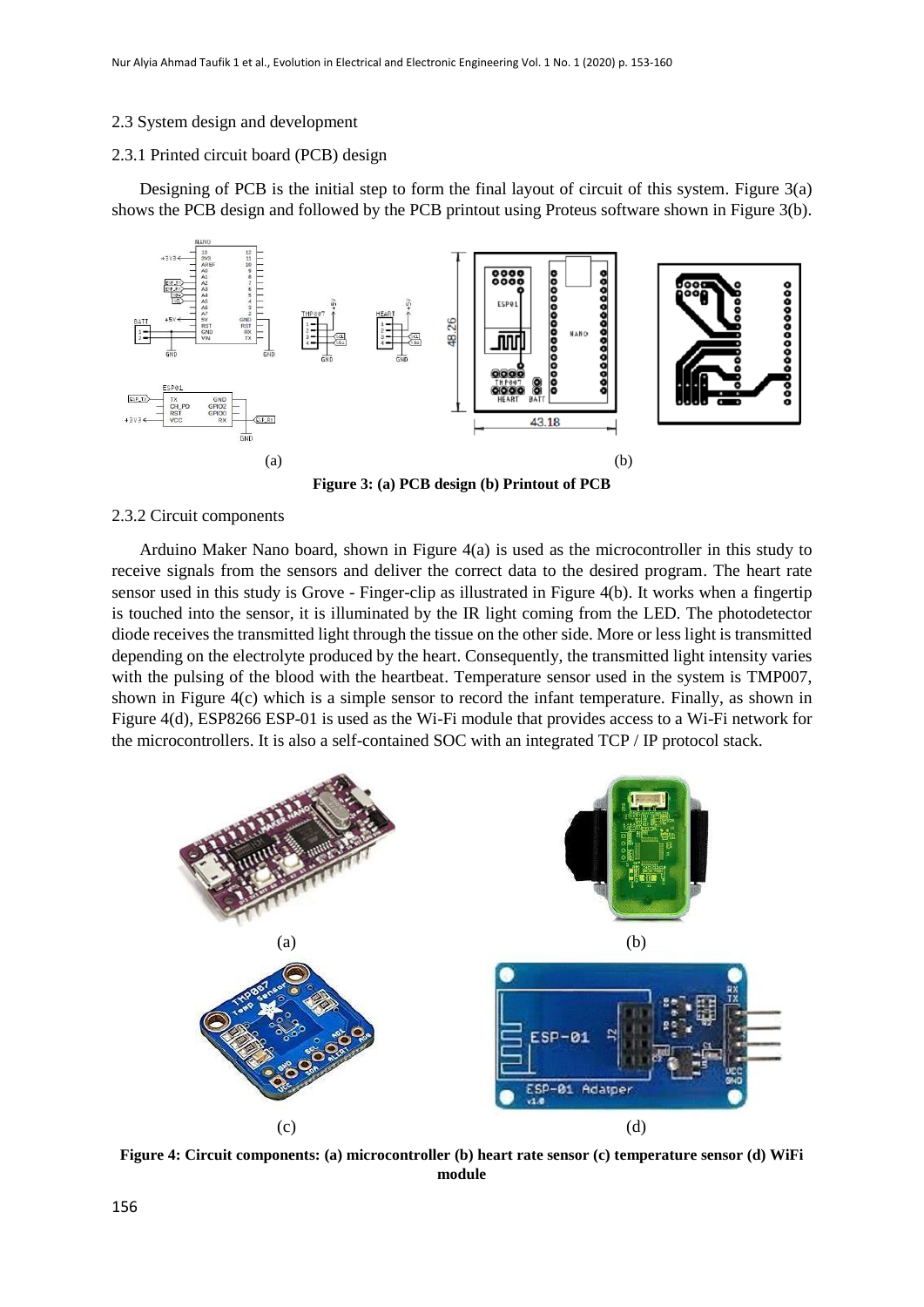# 2.3.3 Experiment method

The first experiment is to investigate output from the infant. It is to determine whether the system is reliable to take their physiological data and give responses according to system features. The sensors are attached to the infant's finger to get the reading. The hardware is designed purposely suitable to be used for infants where it is designed as a wristband. The procedure is done by taking a reading of their heart rate and temperature while the infant is sleep and play. Figure 5(a) shows the wristband on the infant for data recording.

The second experiment is to measure physiological data of four adults to examine the sensor data reliability and the system capability to store data in cloud as shown in Figure 5 (b). Temperature and heart rate data are taken at the initial experiment. Then participants are required to complete cardiovascular exercise, which are jump rope and stair climbing, in two minutes and measurement is taken immediately after exercise completion. Then, participants need to relax and cooling down their bodies for two minutes and another measurement is taken.



 $(a)$  (b)



**Figure 5: Experiment on (a) infant (b) adult**

# **3. Results and Discussion**

#### 3.1 Physiological signals of infant

Based on the result shown in Table 4.1, during sleeping, the lowest heart rate recorded was 98 bpm and the highest was 103 bpm. In contrast, during playing, the lowest was 122 bpm and the highest 130 bpm. In general, the younger the child, the higher the heart rate. This is due to they have smaller heart chamber and lower volume than adult. This results in a low stroke volume and they compensate by having high maximal heart rates.

For temperature reading, there was no obvious change seen in both situations. Other than that, normal body temperature does not vary as much by age. During sleeping, the highest was 36.11° C and the lowest was 36.10° C. During awake, the highest was 36.69° C and the lowest was 36.42° C. No activity can raise their temperature, thus no obvious changes can be seen. Figure 6(a) shows the graph for sensor reading for the youngest infant and Figure 6(b) shows sensor reading for the oldest infant.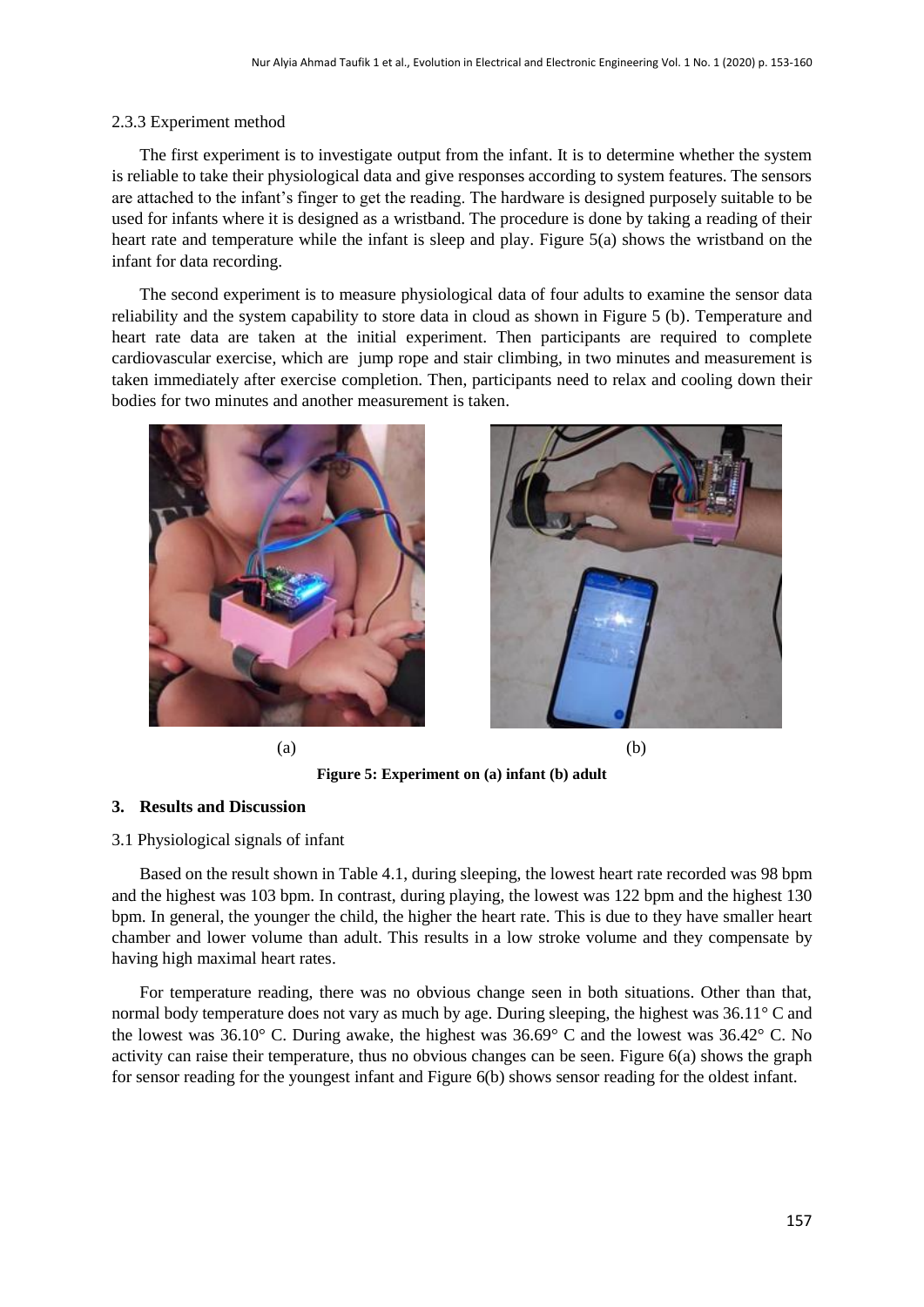|                             |                                         | Situation           |                                |                     |                                       |  |
|-----------------------------|-----------------------------------------|---------------------|--------------------------------|---------------------|---------------------------------------|--|
| Participant No. Age (Month) |                                         |                     | Sleep                          | Play                |                                       |  |
|                             |                                         | Heart rate<br>(bpm) | Temperature<br>$({}^{\circ}C)$ | Heart rate<br>(bpm) | Temperature<br>$({}^{\circ}C)$        |  |
| 1                           | 17                                      | 103                 | 36.11                          | 122                 | 36.42                                 |  |
| 2                           | 26                                      | 98                  | 36.11                          | 130                 | 36.69                                 |  |
| 3                           | 20                                      | 98                  | 36.10                          | 124                 | 36.52                                 |  |
|                             |                                         |                     | 140                            |                     | • 130                                 |  |
| $-103$                      |                                         | • 122               | 120<br>100<br>80               | $-98-$              |                                       |  |
|                             | $-36.11$                                |                     | 60<br>40<br>20                 |                     | $\bullet$ 36.11 $\bullet$ 36.69       |  |
| Sleep                       |                                         | Play                | $\theta$                       | Sleep               | Play                                  |  |
|                             | -- Heart Rate (bpm) -- Temperature (°C) |                     |                                |                     | - Heart Rate (bpm) - Temperature (°C) |  |
|                             | (a)                                     |                     |                                |                     | (b)                                   |  |

#### **Table 1: Data of experiment 1**



3.2 Physiological signals of adult and system responses

Based on results shown in Table 2, there were huge differences in heart rate between three situations. However, no obvious changes in finger temperature can be observed. From the experiment, the heart rate mostly increased about 140 bpm to 148 bpm, and the average reading after two minutes exercise was 130 bpm. A normal resting heart rate for an adult ranges from 60 to 100 beats a minute. By doing an activity that stimulates the cardiovascular system, heart rate keeps increasing. Then, it slowly decreases back to normal when the participants rest. The lowest recorded result after two minutes exercise was 98 bpm. The activeness while doing cardiovascular activities influenced the result.

For temperature data, there were no obvious changes can be recorded since the activity period was short. For every situation, the temperature mostly increases by about 3°C. The highest temperature was 37.13°C during cardiovascular activity and the lowest is 34.72°C taken during initial reading.

| Participant                                   |     |        | Initial                        |                 | Cardio Exercise |                 | Relax      |                 |
|-----------------------------------------------|-----|--------|--------------------------------|-----------------|-----------------|-----------------|------------|-----------------|
| No.                                           | Age | Gender | Heart rate                     | $T (^{\circ}C)$ | Heart rate      | $T (^{\circ}C)$ | Heart rate | $T (^{\circ}C)$ |
|                                               |     |        | (bpm)                          |                 | (bpm)           |                 | (bpm)      |                 |
|                                               | 23  | F      | 74                             | 34.82           | 99              | 36.30           | 84         | 35.00           |
| 2                                             | 19  | F      | 84                             | 34.90           | 148             | 37.13           | 118        | 36.28           |
| 3                                             | 19  | M      | 89                             | 34.72           | 147             | 37.02           | 118        | 36.21           |
| 4                                             | 23  | M      | 65                             | 34.91           | 127             | 37.00           | 120        | 36.00           |
| M: Male<br>F: Female<br>bpm: Beat per Minutes |     |        | <sup>o</sup> C: Degree Celsius |                 |                 |                 |            |                 |

| Table 2: Data of experiment 2 |  |  |  |  |  |  |
|-------------------------------|--|--|--|--|--|--|
|-------------------------------|--|--|--|--|--|--|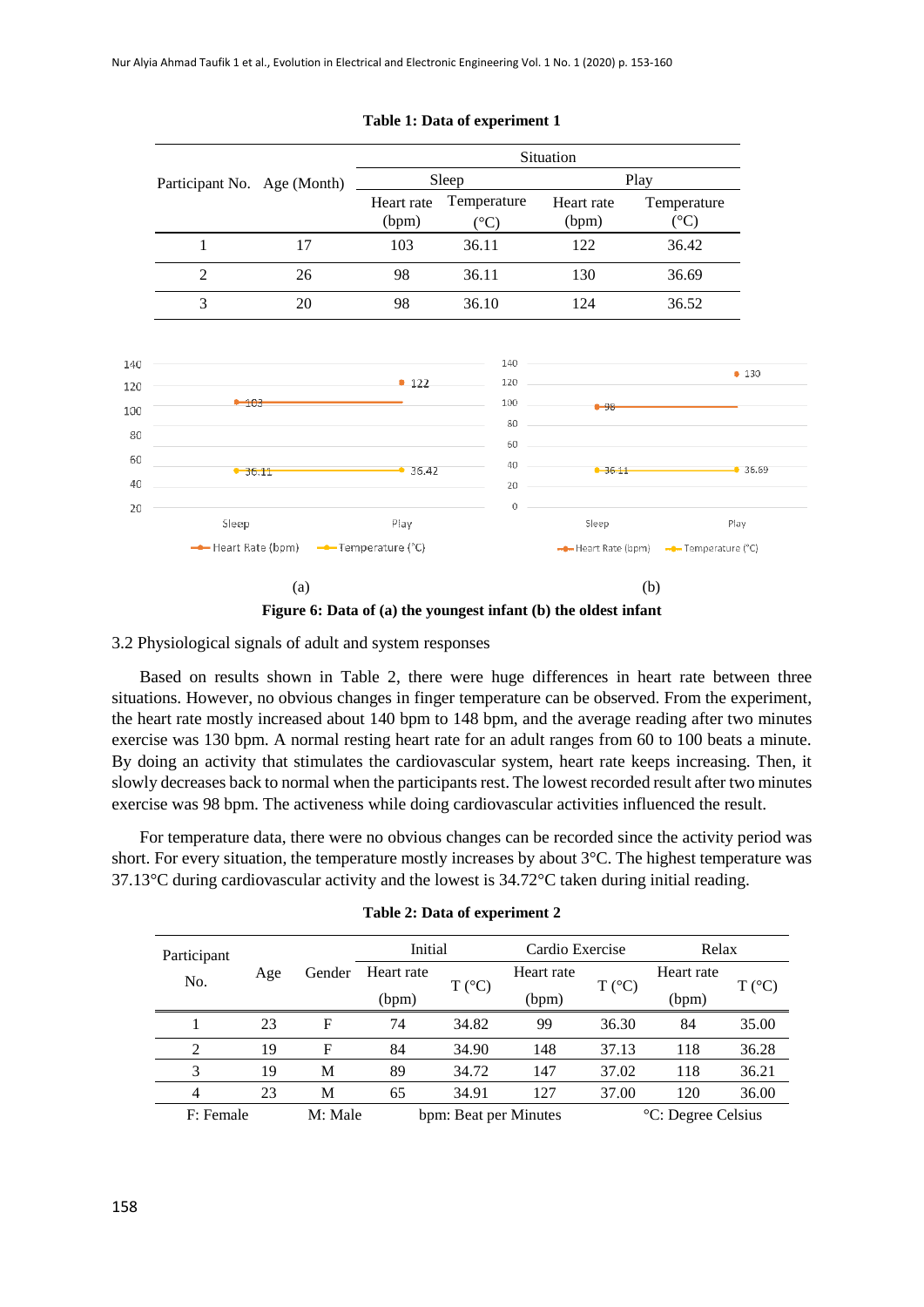# 3.2 Data storage in cloud

The final part in the infant telemonitoring system is to store all data from the Arduino Maker Nano to the Thing-Speak via ESP8266-01. Figure 7 shows the data display on ThingSpeak which are two graphs that represent heart rate and temperature data in real-time. Besides display on ThingSpeak, it can also display the data in ThingView for smartphones users as shown in Figure 8.



Infant Telemonitoring for Seizures Prediction



**Figure 7: Data displayed on thingspeak**



**Figure 8: Data displayed on thingview**